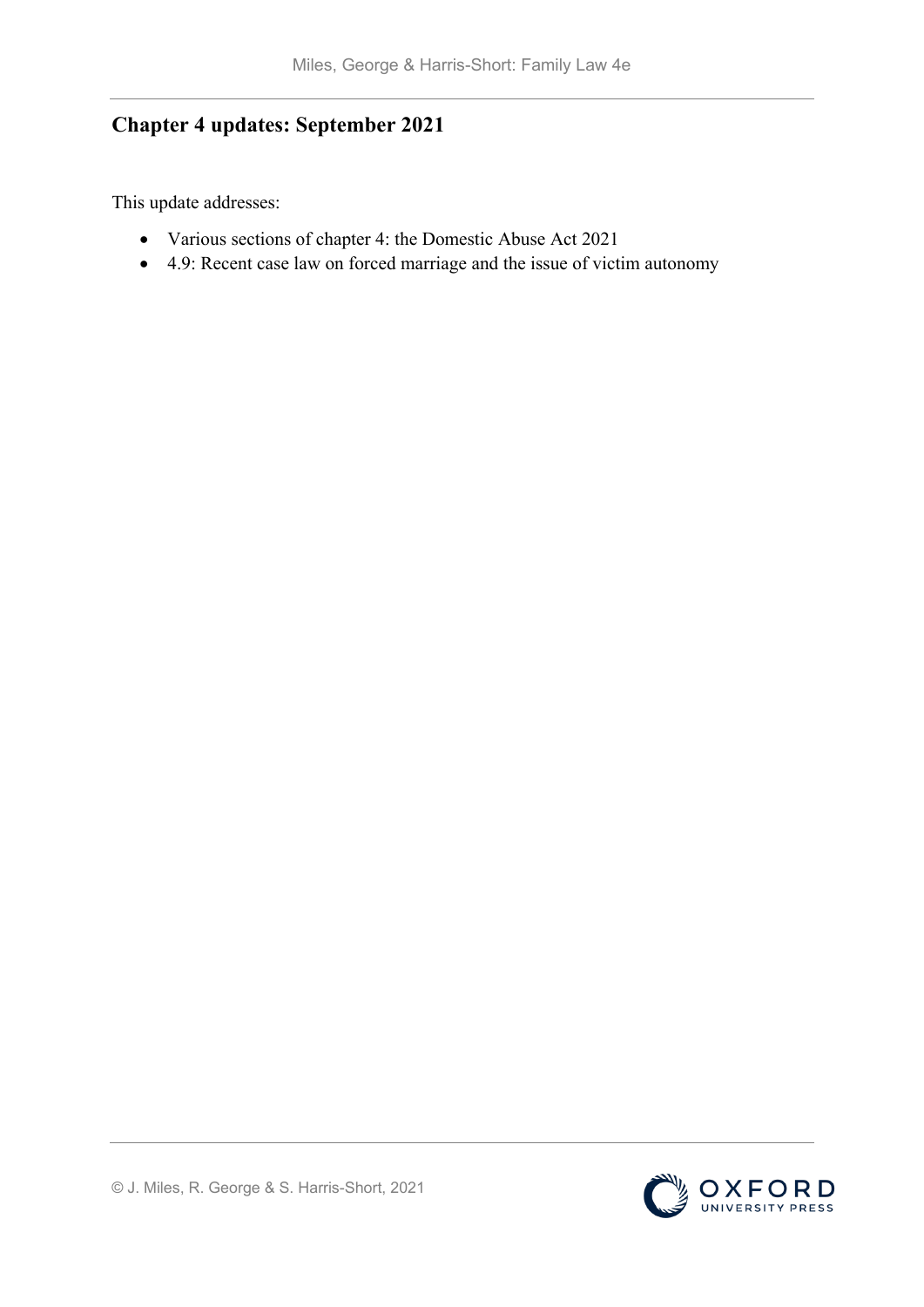# **The Domestic Abuse Act 2021**

The Domestic Abuse Bill was introduced into Parliament in summer 2019. The original version of the Bill, which had received some consideration in the Commons' [Public Bill Committee,](http://www.publications.parliament.uk/pa/cm201920/cmpublic/DomesticAbuse/PBC002_Domestic%20Abuse%20Bill_1st-3rd_Combined_31_10_2019.pdf) fell with the end of the Parliament, but was revived in 2020 following the December 2019 general election as the Domestic Abuse Bill 2019-21: a copy of the Bill and all associated parliamentary materials and debates can be found [here.](https://services.parliament.uk/Bills/2019-21/domesticabuse.html)

We address two key aspects of the Act in this update:

- its definition of 'domestic abuse' (cf the current policy definition outlined at 4.2.1 of the main text), including the scope of relationships to which it applies (cf the FLA 1996 concept of 'associated person, discussed at 4.5.1 of the main text), and
- the associated Domestic Abuse Prevention Notices and Orders (DAPN and DAPO), the arrival of which we forecast at 4.8 of the main text, and which would replace the DVPN/DVPO regime described at 4.7.

## **4.2.1 and 4.5.1: Definition and scope of 'domestic abuse'**

The Act contains a definition of domestic abuse, which is particularly pertinent for our purposes as defining the scope of the DAPN/DAPO regime – both in terms of the types of abuse covered, and the ranger of relationships deemed to be 'domestic' for these purposes. Notably, while the list of abuse-types is substantial, the range of relationships covered is less comprehensive than the 'associated person' concept that defines the scope of the civil law remedies contained in the FLA 1996 and the DVPN/DVPO scheme in the 2010 Act that will be repealed once the Act comes into force.

#### **Domestic Abuse Act 2021**

#### **1 Definition of "domestic abuse"**

- (1) This section defines "domestic abuse" for the purposes of this Act.
- (2) Behaviour of a person ("A") *towards* another person ("B") is "domestic abuse" if (a) A and B are each aged 16 or over and are *personally connected* to each other, and
	- (b) the behaviour is *abusive*.
- (3) Behaviour is "abusive" if it consists of any of the following
	- (a) physical or sexual abuse;
	- (b) violent or threatening behaviour;
	- (c) controlling or coercive behaviour;
	- (d) economic abuse (see subsection (4));
	- (e) psychological, emotional or other abuse;

and it does not matter whether the behaviour consists of a single incident or a course of conduct.

- (4) "Economic abuse" means any behaviour that has a substantial adverse effect on B's ability to
	- (a) acquire, use or maintain money or other property, or
	- (b) obtain goods or services.

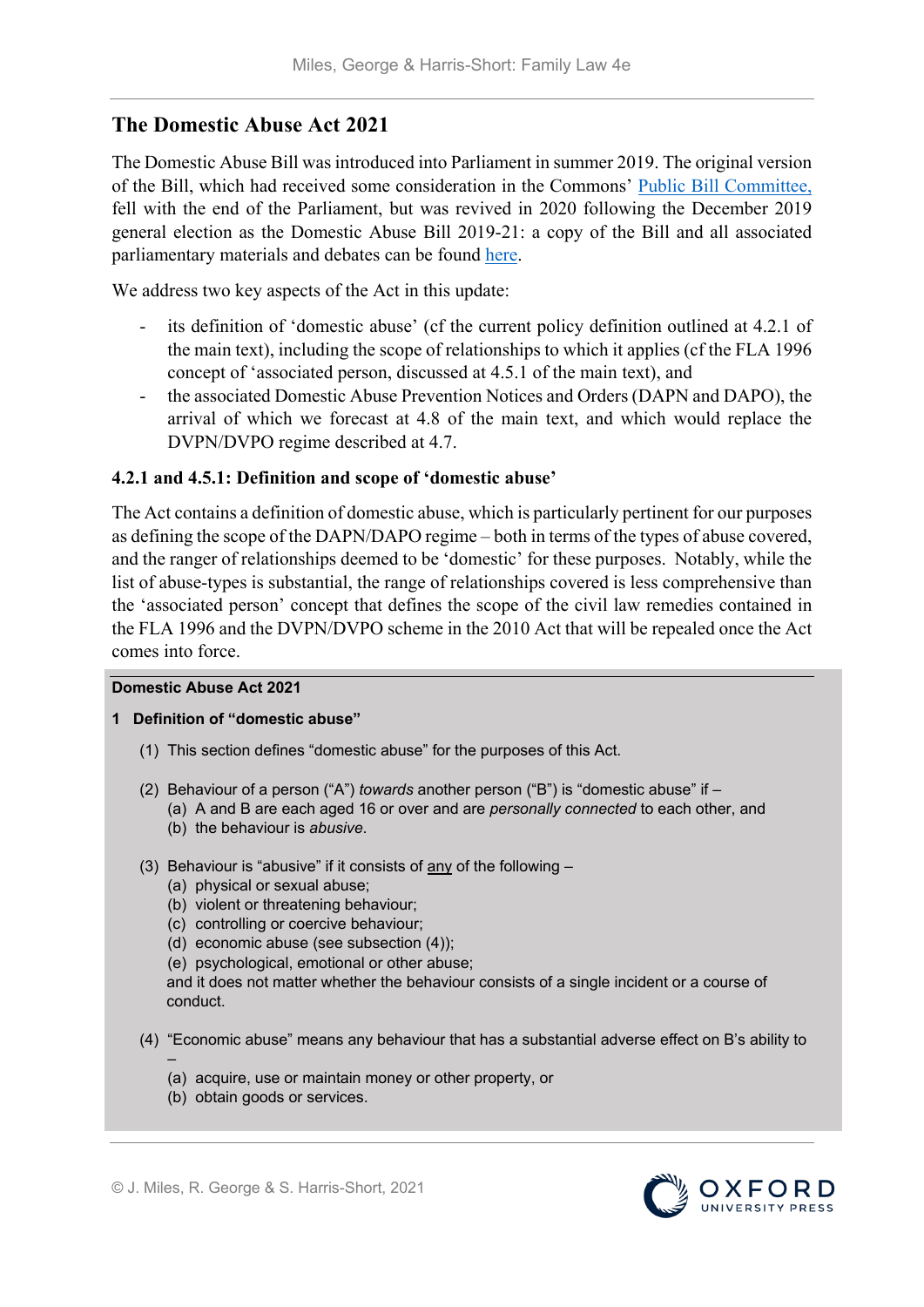- (5) For the purposes of this Act A's behaviour may be behaviour "towards" B despite the fact that it consists of conduct directed at another person (for example, B's child).
- (6) References in this Act to being abusive towards another person are to be read in accordance with this section. [See, in particular, the DAPN/DAPO regime, below]
- (7) For the meaning of "personally connected", see section 2. [emphases all added]

#### **2 Definition of "personally connected"**

- (1) For the purposes of this Act, two people are "personally connected" to each other if any of the following applies –
	- (a) they are, or have been, married to each other;
	- (b) they are, or have been, civil partners of each other;
	- (c) they have agreed to marry one another (whether or not the agreement has been terminated);
	- (d) they have entered into a civil partnership agreement (whether or not the agreement has been terminated);
	- (e) they are, or have been, in an intimate personal relationship with each other;
	- (f) they each have, or there has been a time when they each have had, a parental relationship in relation to the same child (see subsection (2));
	- (g) they are relatives.
- (2) For the purposes of subsection (1)(f), a person has a parental relationship in relation to a child  $if =$ 
	- (a) the person is a parent of the child, or
	- (b) the person has parental responsibility for the child.
- (3) In this section –

"child" means a person under the age of 18 years; "civil partnership agreement" has the meaning given by [CPA 2004, s 73]; "parental responsibility has the same meaning as in the [CA 1989, see s 3]; "relative" has the meaning given by [FLA 1996, s 62(3)].

While the definition of "personally connected" may look familiar, there are notable omissions: cohabitants and those who have shared a household other than in a commercial relationship e.g. of tenant. Whilst cohabitants will, presumably, come within the scope of 'intimate personal relationship', not all home-sharers will do. This means that the DAPN/DAPO regime which rests on these foundations will not extend to platonic, unrelated home-sharers (or indeed to others who do *not* share a household) whose relationship cannot in any sense be described as 'intimate'. It remains to be seen whether a non-sexual carer/dependant relationship will be considered 'intimate' – notably, the factsheet accompanying the Bill paraphrased this as 'intimate *partners*', which appears to assume a romantic relationship.<sup>[1](#page-2-0)</sup> But note also that, unlike in the FLA 1996 where the same term appears, there is no requirement that such relationship be of 'significant duration'.



<span id="page-2-0"></span> $\frac{1}{1}$ [https://assets.publishing.service.gov.uk/government/uploads/system/uploads/attachment\\_data/file/817435/](https://assets.publishing.service.gov.uk/government/uploads/system/uploads/attachment_data/file/817435/Factsheet_Definition_FINAL.pdf) [Factsheet\\_Definition\\_FINAL.pdf](https://assets.publishing.service.gov.uk/government/uploads/system/uploads/attachment_data/file/817435/Factsheet_Definition_FINAL.pdf)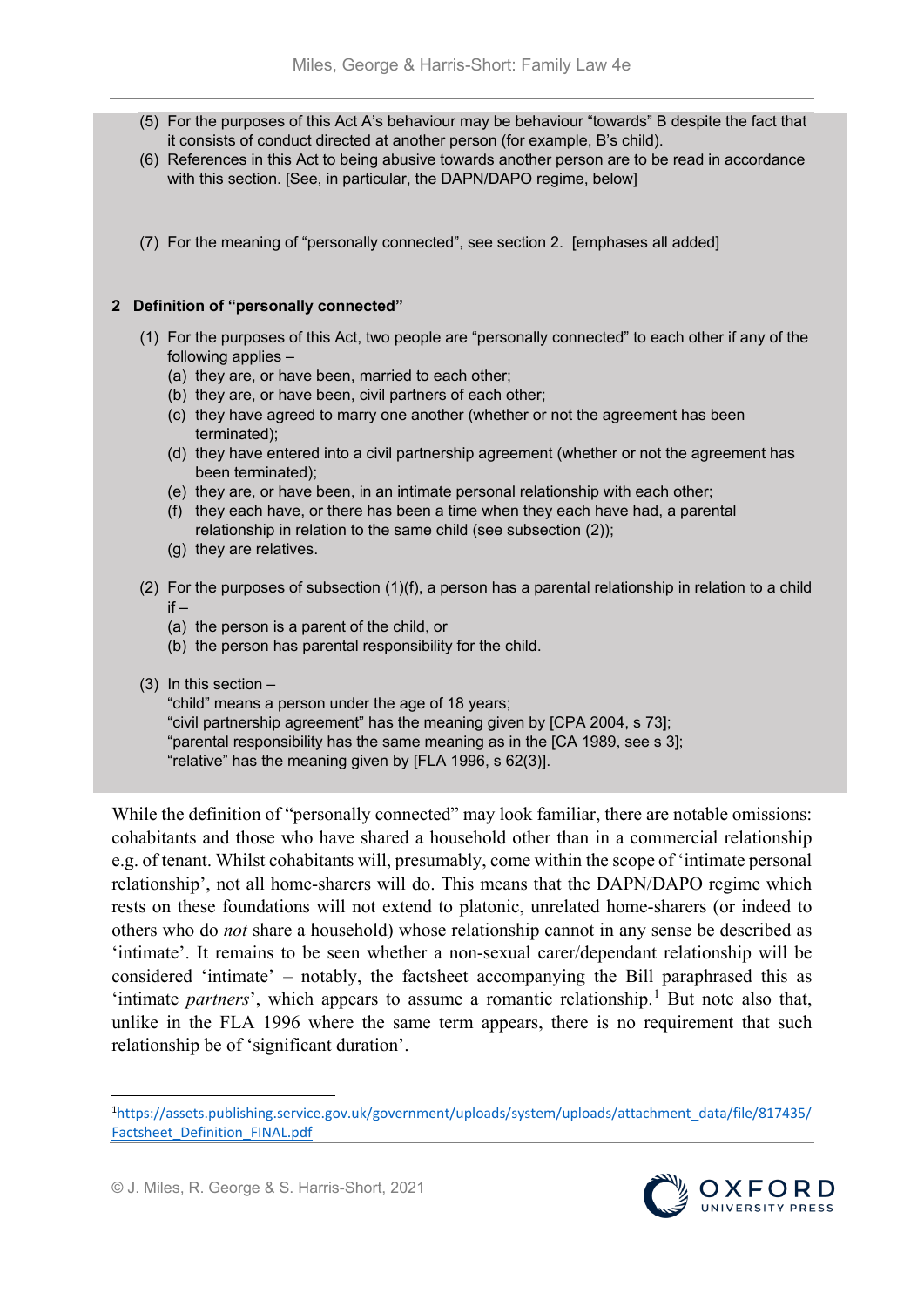## **4.8: The DAPN/DAPO regime**

At part 4.8 of the main text, we outlined the proposals to replace the Crime and Security Act 2010 provisions (described at 4.7.1) with a new scheme. Those proposals, with only a few changes, have now been enacted by the 2021 Act. They will be piloted in some areas over a two-year period for their effectiveness and impact to be evaluated prior to any national rollout. The footnotes to the summary below direct readers to particular sections of the Act, but readers are advised to read all of sections 21-56 in order to obtain a comprehensive grasp of the new scheme.

In some basic respects, the DAPN/DAPO regime is similar to the replaced 2010 provisions:

- A potentially two-stage process, initiated by a police-issued Notice, following which the matter will be brought promptly to court for considering the making of an Order.
- Breach of a DAPN, like a DVPN, will result in arrest without warrant.<sup>[2](#page-3-0)</sup>
- Two basic preconditions must be satisfied before making a notice or order: one backward- looking to past harm, the other forward-looking and concerned to protect the victim from future harm.[3](#page-3-1)
- Notices and orders can be made without the consent of the person whom they are designed to protect, though their view must be considered at both stages.<sup>[4](#page-3-2)</sup>
- Notices and orders can both prohibit molestation and control the occupation of property.[5](#page-3-3)

But in many ways the Act's scheme is very different from – generally more extensive than – the 2010 scheme:

- The preconditions turn not on the occurrence/threat/fear of future *violence* committed by 'P' on V, but much more broadly on the occurrence/future risk of *domestic abuse* of V by P, as defined above. However, as noted above, in one respect the Act is narrower than the 2010 scheme, in so far as the latter's scope is defined by reference to the FLA 1996 concept of 'associated person'.
- DAPO, unlike DVPO, can go further than non-molestation  $6$ /occupation order<sup>[7](#page-3-5)</sup>-type provision, to include '*any* requirements [positive, as well as negative] that the court considers necessary to protect the person for whose protection the order is made from domestic abuse or the risk of domestic abuse', subject to ensuring 'so far as practicable' that the requirements do not conflict with particular rights/interests of  $P^8$  $P^8$ .

<span id="page-3-0"></span> $2$  S 26.



<span id="page-3-1"></span> $3$  S 22(1)-(4), s 32.

<span id="page-3-2"></span> $4$  Ss 24(1)(b), (3)-(4) and 33(1)(b), (3).

<span id="page-3-3"></span> $5$  Ss 23 and 35(4)(5).

<span id="page-3-4"></span> $6$  S 35(4) – no contact and exclusion zones.

<span id="page-3-5"></span> $<sup>7</sup>$  S 35(5) – control of occupation.</sup>

<span id="page-3-6"></span> $8$  Ss 35(1), 36(1).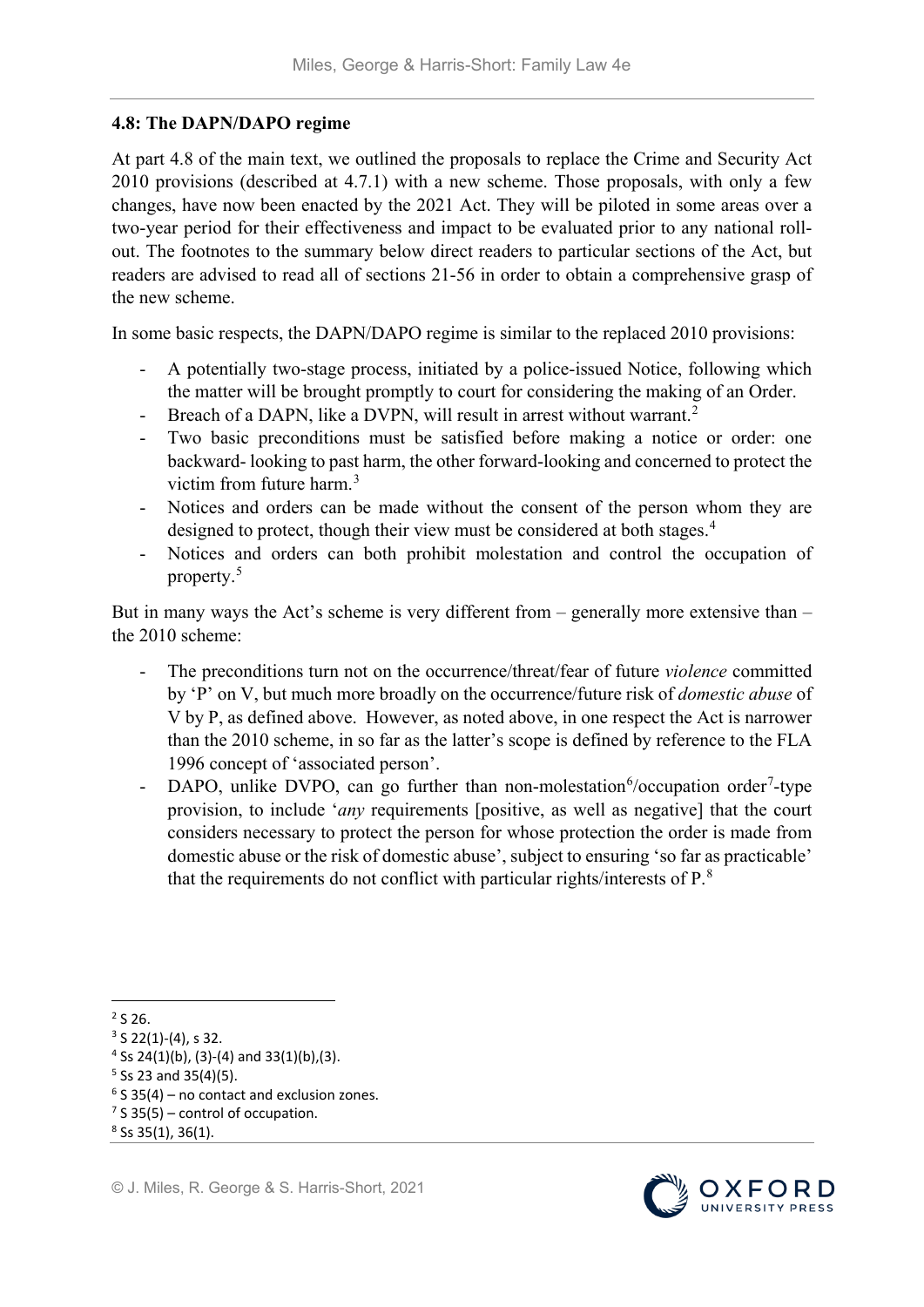- The court is specifically empowered to order electronic monitoring of P for up to 12 months, [9](#page-4-0) and any person subject to a DAPO will be required to notify the police of their name and address.<sup>[10](#page-4-1)</sup>
- The DAPO can last for a fixed term or indefinitely (contrast the very limited duration of a DVPO).<sup>[11](#page-4-2)</sup> On an application to vary or discharge an order, the court will be required to maintain the order in place if still necessary to protect V from the risk of domestic abuse from P, but conversely will be required to remove or reduce a requirement in an order if the conditions necessary for the requirement to be imposed no longer subsist.<sup>[12](#page-4-3)</sup>
- The DAPO can be sought not just by the police following the issue of a DAPN, but can also be sought directly from the family court by victims, by other categories of third party to be identified in regulations, by others with the leave of the court, and by the court of its own motion in various types of criminal, civil and family proceedings (as the family court can currently make NMOs under the FLA 1996).
- Breach of a DAPO will be a criminal offence punishable by up to 5 years imprisonment,  $^{13}$  $^{13}$  $^{13}$  as well as a contempt of court – though, as with NMOs under the FLA 1996, can only be dealt with as one or the other, not as both.<sup>[14](#page-4-5)</sup> This will therefore be the first sort of order to criminalize breach of orders controlling occupation of property (cf the contempt-only enforcement of occupation orders under the FLA 1996).

The declared policy intention in creating the new DAPNs and DAPOs 'is to bring together the strongest elements of existing protective orders into a single, comprehensive, flexible order which will provide more effective and longer-term protection to victims of domestic abuse and their children'.[15](#page-4-6) However, the Act repeals only the 2010 scheme – not NMOs and OOs under the FLA or restraining orders under the PHA 1997. This leaves open the question of how these different types of order will be used in future. Of course, the DAPN/DAPO scheme will only be as effective as is police commitment to use it, and to use it appropriately, as far as they can within limited resources... As recent research by Bates and Hester into the pre-2021 Act options indicates, there are reasons to be sceptical about that.<sup>[16](#page-4-7)</sup>

The Government's consultation and other documents leading up the publication of the Bill were notably deficient in two respects:

- Failure to engage with the issue of victim autonomy: should the court be empowered to make orders if the victim is opposed to that course of action? See 4.7.2 of the main text for extended discussion of this point.

<span id="page-4-0"></span><sup>&</sup>lt;sup>9</sup> Ss 36-37, 38(5).

<span id="page-4-1"></span> $10$  S 41.

<span id="page-4-2"></span> $11$  S 38(3)-(5).

<span id="page-4-3"></span> $12$  S 44(11)-(12).

<span id="page-4-4"></span><sup>&</sup>lt;sup>13</sup> S 39.

<span id="page-4-5"></span><sup>14</sup> S 39(3)-(4).

<span id="page-4-6"></span><sup>15</sup> HO factsheet on DAPO/DAPN, update July 2021[: www.gov.uk/government/publications/domestic-abuse-bill-](http://www.gov.uk/government/publications/domestic-abuse-bill-2020-factsheets/domestic-abuse-protection-notices-orders-factsheet)2020-factsheets/domestic-abuse-protection-notices-orders-factsheet<br><sup>16</sup> Bates and Hester (2020). 'No longer a civil matter? The design and use of protection orders for domestic

<span id="page-4-7"></span>violence in England and Wales' *Journal of Social Welfare and Family Law* 42: 133.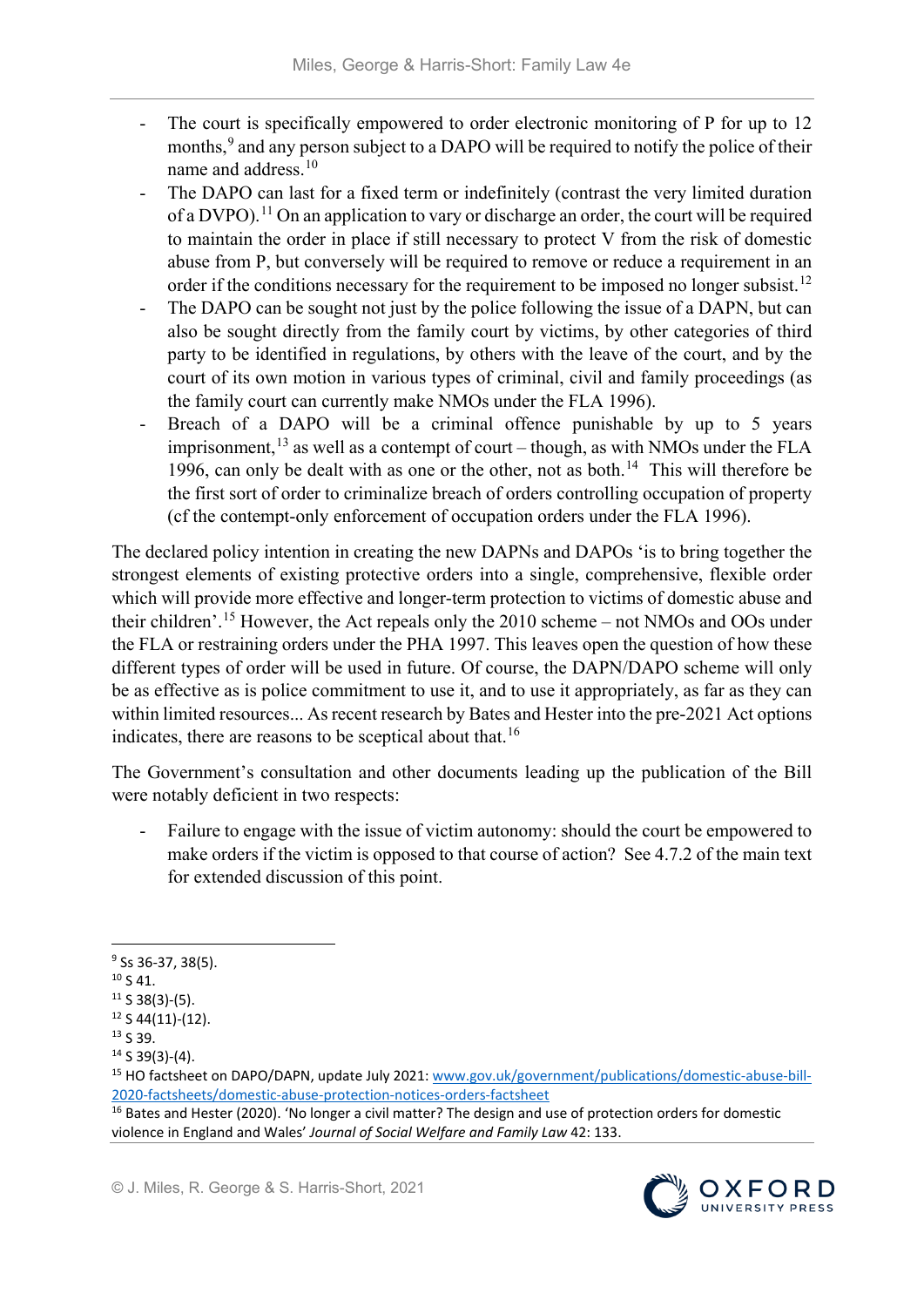Failure to explain the intended interaction of the DAPN/DAPO scheme with existing orders under the FLA 1996 (and under the PHA 1997) which, unlike the 2010 Act scheme, will not be repealed.

## *The question of victim autonomy*

As noted above, police when considering issuing a DAPN and the court when considering making a DAPO will have to consider the opinion of V about that proposed course of action, but can ultimate proceed against V's wishes. The same is currently true under the 2010 Act, but there the maximum duration of the intervention is 28 days – contrast the potentially indefinite orders allowed by the 2021 Act. Rather than to provide V with a short breathing space to decide what action to take herself (as the 2010 Act does), this scheme appears designed to take the entire matter out of V's hands. As our discussion in 4.7.2 of the main text explores, there are pros and cons to this sort of intervention, and it is surprising that the Government offered no in-depth commentary on this issue in originally presenting its proposals. Some of the most extensive engagement with the topic came from the Joint Parliamentary Committee charged with scrutinising the draft Bill. It concluded as follows:

**Report of the Joint Parliamentary Committee on the Draft Domestic Abuse Bill**, 14 Jun 2019, available at<https://publications.parliament.uk/pa/jt201719/jtselect/jtddab/2075/207502.htm>

85. Our witnesses were generally supportive of the provision that orders may be made without the victim's consent. Kate Ellis, of the Centre for Women's Justice, welcomed the move telling us that it "took some of the onus off victims" which was particularly important for migrant women who were particularly vulnerable. Nazir Afzal [Welsh Government Adviser on Violence against Women] said that one of the key weaknesses of other protective orders such as non-molestation orders was:

They all rest entirely on the victim's shoulders. She – invariably she – has to pursue them, support them and pay for them, if she is not legally aided in any way, shape or form. If they are breached, she has to come forward. We don't do that for some other things.

86. Olive Craig, of Rights of Women, told us that they had heard some concerns over the inclusion of third parties as potential applicants for DAPOs: "We have some concerns about possible abuse, in terms of family members being able to apply for them, and about there being unknown third parties; the suggestion is that it will be probation or the local authority, although that is not in the actual Bill."

87. **[DAPO] may be applied for without the victim's consent by the police, specialist agencies and third parties with the consent of the court. We believe it is a key strength of the proposed orders that they can be made by the police without the victim's consent: the nature of domestic abuse is such that pressure not to take action against the perpetrators will often be overwhelming and it would significantly weaken the protective effect of the orders if only victims were able to apply for them. We note the concerns about third parties being able to apply for orders and [to] potentially [be] subject to abuse by family members or others. We believe that the fact that any such application is at the discretion of the court will prevent instances of abuse.**  [bold text as in original]

The Government addressed the matter directly only in its ECHR memorandum accompanying the publication of the Bill, in considering the impact of the Bill on rights under Art 8:

**Domestic Abuse Bill: European Convention on Human Rights Memorandum**, available at [https://assets.publishing.service.gov.uk/government/uploads/system/uploads/attachment\\_data/file/77](https://assets.publishing.service.gov.uk/government/uploads/system/uploads/attachment_data/file/772189/Draft_Domestic_Abuse_Bill_-_ECHR_Memorandum.pdf) [2189/Draft\\_Domestic\\_Abuse\\_Bill\\_-\\_ECHR\\_Memorandum.pdf](https://assets.publishing.service.gov.uk/government/uploads/system/uploads/attachment_data/file/772189/Draft_Domestic_Abuse_Bill_-_ECHR_Memorandum.pdf)

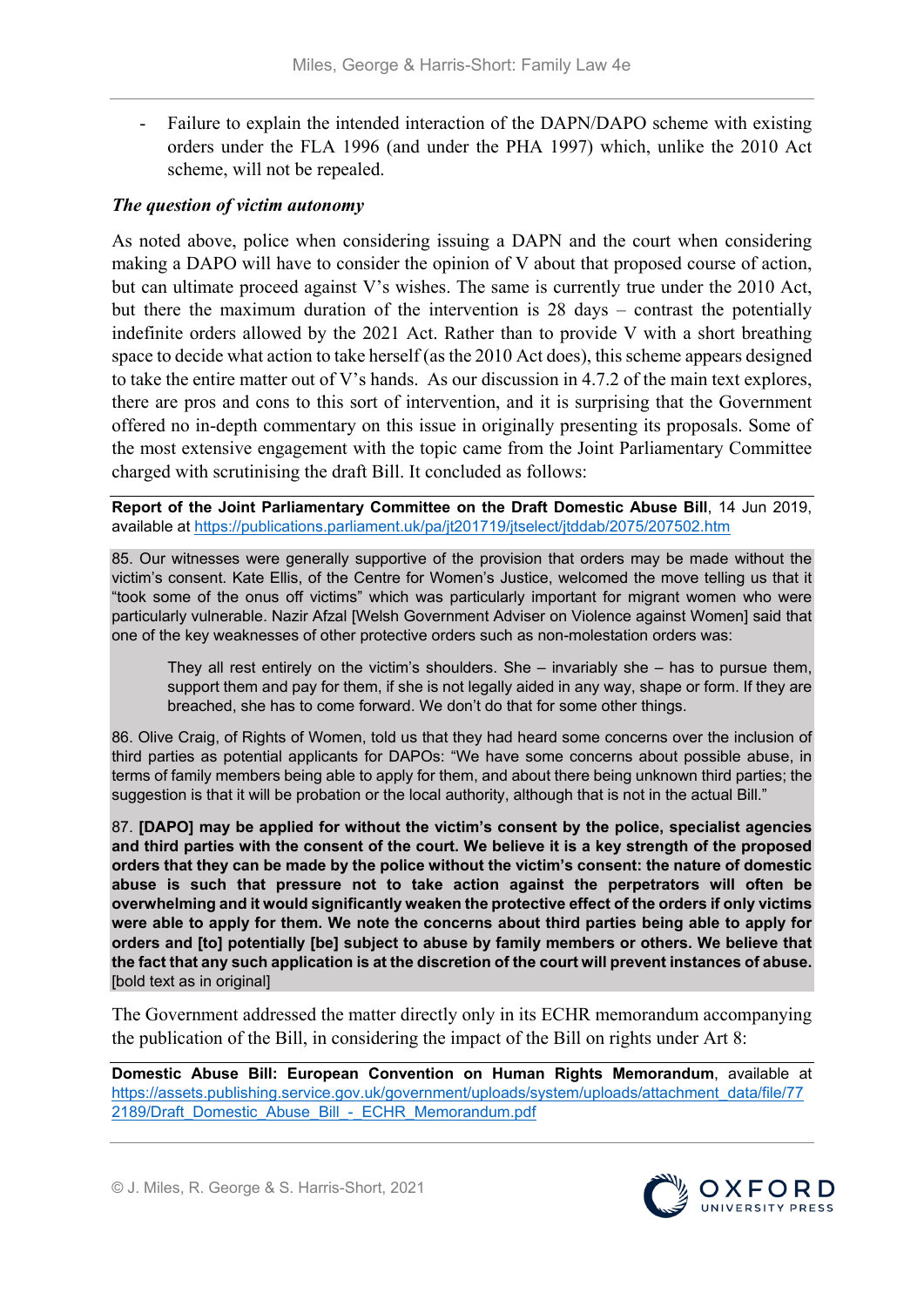37. … The ability of the court to make orders where the victim is not supportive is to safeguard against the risk that a victim may be subject to coercion from or pressure by the perpetrator into withdrawing or withholding their consent. Making an order against the victim's wishes is likely to interfere with their Article 8 right for as long as the order remains effective….

38. … [M]aking an order against the victim's wishes … is proportionate to meet the legitimate aims of protecting the victim from further acts of domestic abuse and preventing crime and disorder. [T]he interference with victim's rights will last only as long as the court deems it is both necessary and proportionate to protect the victim. The victim has the opportunity to explain their views to the court before the order is made. They may apply to vary or discharge the order, and they also have a right of appeal against the decision of a court following any such application. The Government considers that the Article 8 right of the victim, in cases where they do not consent to the order, is adequately protected.

For judicial attention to a related issue in the context of forced marriage, see below.

## *The interaction of the DAPO with the FLA 1996*

Another significant issue considerably underplayed in the Government's publications is the intended interrelationship of the DAPO – for which victims, as well as police and others, will be able to apply directly – and the orders available to victims (and only to them) under the FLA 1996, which we explore in the main text of chapter 4. Of course, given the more limited range of relationships covered by the DAPO scheme, some victims will have to use the FLA, but others who *are* covered by the DAPO scheme might still prefer to use the FLA scheme, not least given the fact that – save for the criminalization of breach of NMOs – FLA applications and the enforcement of FLA orders lie within the victim's sole control. Indeed, Bates and Hester recently found continuing appetite for NMOs amongst victims.<sup>[17](#page-6-0)</sup> The Government has merely stated that 'other protective orders … such as non-molestation orders and restraining orders [under the PHA 1997] … will remain in place so that they can continue to be used in cases which are not domestic-abuse related, such as cases of stalking and harassment'.[18](#page-6-1) This statement is rather inadequate: whilst the PHA remedies are certainly aimed at non-domestic cases (given the lack of any restriction about the relationship between the parties), the FLA remedies exist specifically to deal with domestic cases, including domestic abuse cases. Stalking and harassment between 'associated persons' surely counts as domestic abuse dealt with by the FLA, by contrast with the sort of 'stranger' cases which are the bread and butter of the PHA scheme.

And what about occupation orders? As we noted at page 256 of the main text, these do indeed have a function outside the domestic *abuse* arena, to help ease the inevitably difficult transitions and tensions arising on relationship breakdown. But that is far from their only function, as the 'balance of harm' test that commonly determines the outcome of those cases indicates. Indeed, it is curious that Parliament should have devised such a carefully structured (over-structured?) scheme of occupation orders – with different sections applying to different relationships and according to different patterns of property ownership, with different criteria then shaping the



<span id="page-6-0"></span> $17$  (2020), op cit.

<span id="page-6-1"></span><sup>&</sup>lt;sup>18</sup> HO/MOJ Domestic Abuse Bill 2019, Domestic Abuse Protection Notice Face Sheet, p 2: [https://assets.publishing.service.gov.uk/government/uploads/system/uploads/attachment\\_data/file/817440/](https://assets.publishing.service.gov.uk/government/uploads/system/uploads/attachment_data/file/817440/Factsheet_-_DAPN.FINAL.pdf) Factsheet - DAPN.FINAL.pdf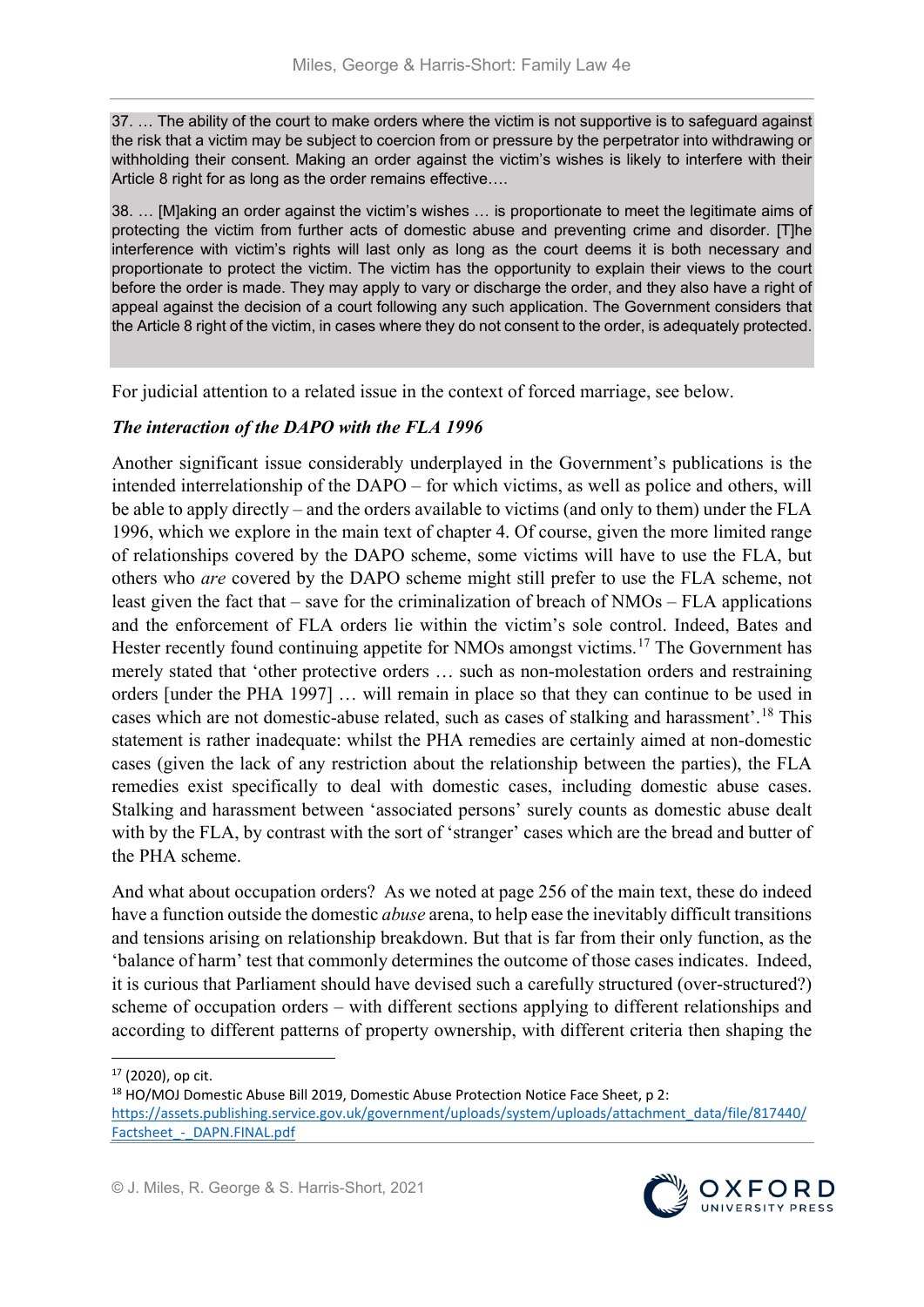court's discretion and different maximum durations for orders – only to have that all effectively rendered in large part redundant by the DAPO scheme. Whilst many might applaud the effective part-abandonment of all the niceties of the FLA scheme, which might well be thought to be over-sensitive to property ownership and relationship status where basic safety from abuse is at stake, it is curious that the Government has not seen fit to explain (or even acknowledge) this significant transition. Whilst it has catalogued what it perceives to be the deficiencies of the 2010 Act's DVPO scheme,<sup>[19](#page-7-0)</sup> it has not explained in any depth why the FLA 1996 remedies should be thought to be inadequate.

Compare the length of FLA 1996 ss 33-38, with the following, particularly subsection (5):

### **Domestic Abuse Act 2021**

### **35 Provision that may be made by orders**

- (1) A court may by a domestic abuse protection order impose any requirements that the court considers necessary to protect the person for whose protection the order is made from domestic abuse or the risk of domestic abuse…
- … (3) Subsections (4) to (6) contain examples of the type of provision that may be made under subsection (1), but they do not limit the type of provision that may be so made.
- (4) A domestic abuse protection order may provide that the person against whom a domestic abuse protection order is made ("P") –
	- (a) may not contact the person for whose protection it is made;
	- (b) may not come within a specified distance of any premises in England or Wales in which that person lives….
- (5) If P lives in premises in England or Wales in which the person for whose protection the order is made also lives, the order may contain provision –
	- (a) prohibiting P from evicting or excluding that person from the premises;
	- (b) prohibiting P from entering the premises;
	- (c) requiring P to leave the premises.

So, it would seem that P's property rights may be abrogated for an indefinite period of time by a DAPO, regardless of what – if any – property rights V has in the property and regardless of the nature of the relationship between them (provided that it is one falling within the scope of the Act's concept of domestic abuse).<sup>[20](#page-7-1)</sup> The non-technical nature of subsection (5) is striking compared with, for example, s 33(3) of the FLA, which much more specifically adverts to the need formally to 'prohibit, suspend or restrict' the exercise of respondents' rights to occupy based on proprietary or other rights, and to 'restrict or terminate' statutory home rights (held by spouses/civil partners under s 30). Will spouses in these cases need also to apply under the



<span id="page-7-0"></span><sup>&</sup>lt;sup>19</sup> See for example its response on 20 May 2019 to a question from the Joint Committee on Human Rights (letter, 10 April 2019) about the effectiveness of existing civil law remedies, which notably fails to address the FLA scheme: [www.parliament.uk/documents/joint-committees/human-rights/correspondence/2017-](http://www.parliament.uk/documents/joint-committees/human-rights/correspondence/2017-19/190520_Letter_from_Edward_Argar_MP_and_Victoria_Atkins_MP_to_Chair_re_draft_Domestic_Abuse_Bill.pdf) 19/190520 Letter from Edward Argar MP and Victoria Atkins MP to Chair re draft Domestic Abuse Bi [ll.pdf](http://www.parliament.uk/documents/joint-committees/human-rights/correspondence/2017-19/190520_Letter_from_Edward_Argar_MP_and_Victoria_Atkins_MP_to_Chair_re_draft_Domestic_Abuse_Bill.pdf)

<span id="page-7-1"></span><sup>&</sup>lt;sup>20</sup> Note that not only would this expand the protection to cohabitants, but also allow non-entitled applicants in a relationship other than spouse/civil partnership/cohabitation to obtain occupation protection.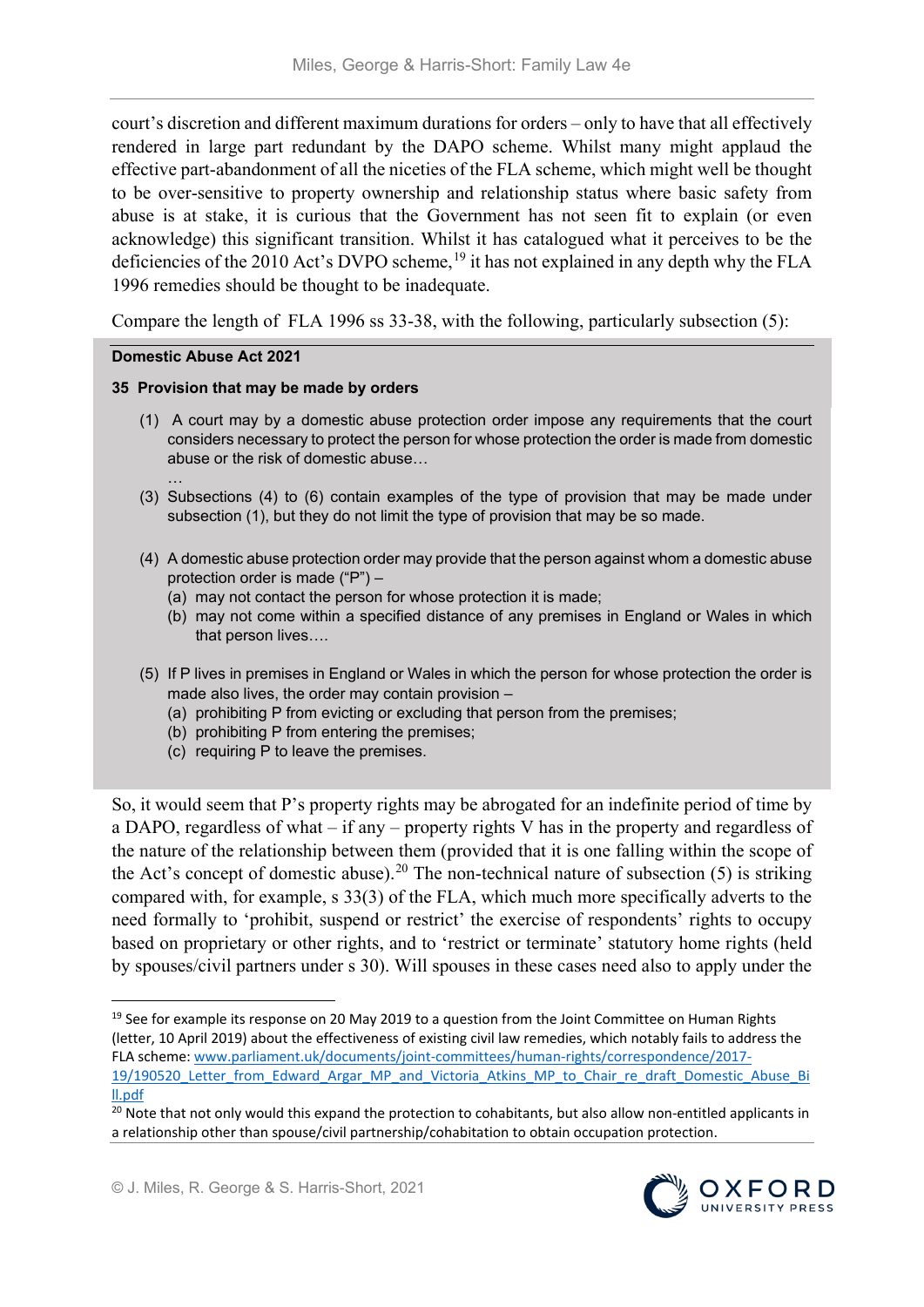FLA 1996 for an occupation order expressly restricting those rights? Or does the DAPO simply obliterate them once made? And what about ancillary orders under s 40 FLA, governing such matters as use of furniture in the home? Will the DAPO court have power to make orders pertaining to that, or will an FLA application be required?

These technical points aside, the Joint Committee that scrutinized the draft Bill expressed concern that the DAPO scheme may not meet its objectives for various reasons, including the currently patchy use by the police of the DVPN/DVPO scheme, the cost to the police of applying for orders (though here government has announced that the Home Office will cover the fees at least during the two-year piloting ), the reluctance of victims to engage with a process that would potentially criminalize their partner, and the family courts' traditionally tendency to regard occupation orders under the FLA 1996 as a 'Draconian' measure, which might be expected to carry over to the new legislation, not least given the criminalization of breach, such that the courts might be 'reluctant to impose the orders in all by the most exceptional of circumstances'. [21](#page-8-0) 



<span id="page-8-0"></span><sup>&</sup>lt;sup>21</sup> Joint Committee (2019), above at <https://publications.parliament.uk/pa/jt201719/jtselect/jtddab/2075/207502.htm>, para 115, and paras preceding.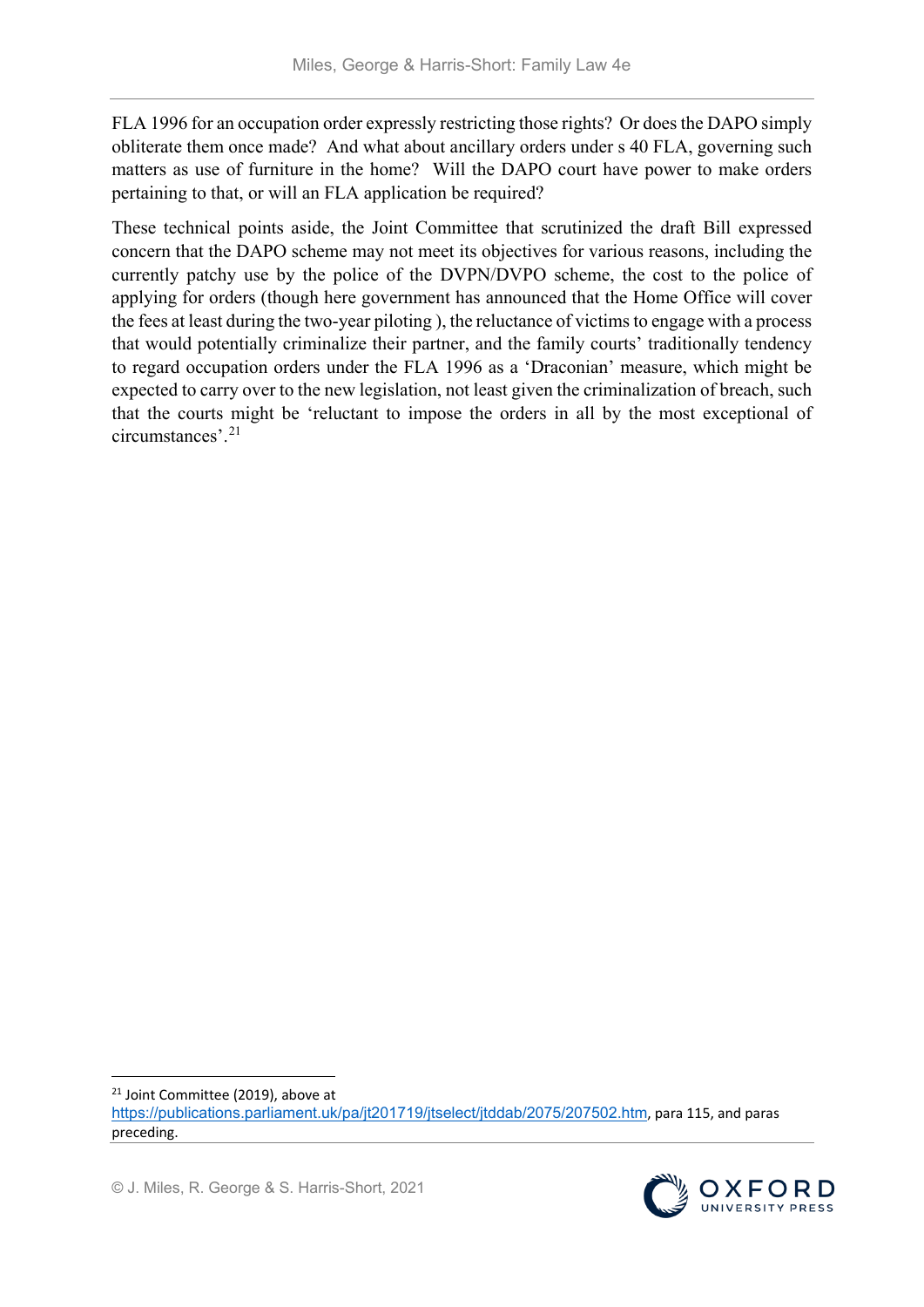# **4.9 Forced marriage protection orders and victim autonomy:** *Re K (Forced Marriage: Passport Order)* **[2020] EWCA Civ 190**

This important Court of Appeal decision explores the place of victim autonomy – specifically the wishes of competent adult victims of actual or potential forced marriage – to the FLA 1996 regime for FMPOs. While specific to that context, what the Court says has relevance to the DAPN/DAPO regime discussed above, as that regime (cf the 2010 Act) would permit the making of indefinite orders for such individuals' protection.

The decision can be summarised in one sentence of the judgment: "In short, the court can make an order protecting a person from themselves".[22](#page-9-0)

To set out the reasoning more fully, the Court found that the FMPO regime does empower the court to make orders against the wishes of competent adults, and that the latter's wishes cannot be "an automatic trump card or determining factor".<sup>[23](#page-9-1)</sup> This is a consequence of the state's positive obligations under Art 3 ECHR, which, nevertheless, do need to be "accommodated" alongside its obligations under Art  $8<sup>24</sup>$  $8<sup>24</sup>$  $8<sup>24</sup>$  The Court went on to provide a "route map" for judges to use in reaching their decisions on applications for FMPOs in such cases:

## *Re K (Forced Marriage: Passport Order)* **[2020] EWCA Civ 190**

### **SIR ANDREW MACFARLANE P:**

46. Stage One is for the court to establish the underlying facts based upon admissible evidence and by applying the civil standard of proof. The burden of proof will ordinarily be upon the application who asserts the facts that are said to justify the making of a FMPO…

50. At Stage Two, based on the facts that have been found, the court should determine whether or not the purpose identified in FLA 1996, s 63A(1) is established, namely that there is a need to protect a person from being forced into a marriage or from any attempt to be forced into a marriage, or that a person has been forced into a marriage.

51. At Stage Three, based upon the facts that have been found, the court must then assess both the risks and the protective factors that relate to the particular circumstances of the individual who is said to be vulnerable to forced marriage. This is an important stage and the court may be assisted by drawing up a balance sheet of the positives and negatives within the circumstances of the particular family in so far as they may relate to the potential for forced marriage.

52. At the conclusion of Stage Three, the court must explicitly consider whether or not the facts as found are sufficient to establish a real and immediate risk of the subject of the application suffering inhuman and degrading treatment sufficient to cross the ECHR, Article 3, threshold.<sup>25</sup>

53. At Stage Four, if the facts are sufficient to establish a risk that the subject will experience conduct sufficient to satisfy ECHR, Article 3, the court must then undertake the exercise of achieving an accommodation between the necessity of protecting the subject of the application from the risk of harm under Article 3 and the need to respect their family and private life under Article 8 and, within that, respect for their autonomy. This is not a strict "balancing" exercise as there is a necessity for the court



<span id="page-9-0"></span> <sup>22</sup> [2020] EWCA Civ 190, [65].

<span id="page-9-1"></span><sup>23</sup> Ibid, [35].

<span id="page-9-2"></span><sup>24</sup> Ibid, [37].

<span id="page-9-3"></span><sup>25</sup> On this, see ibid, [23]-[25].